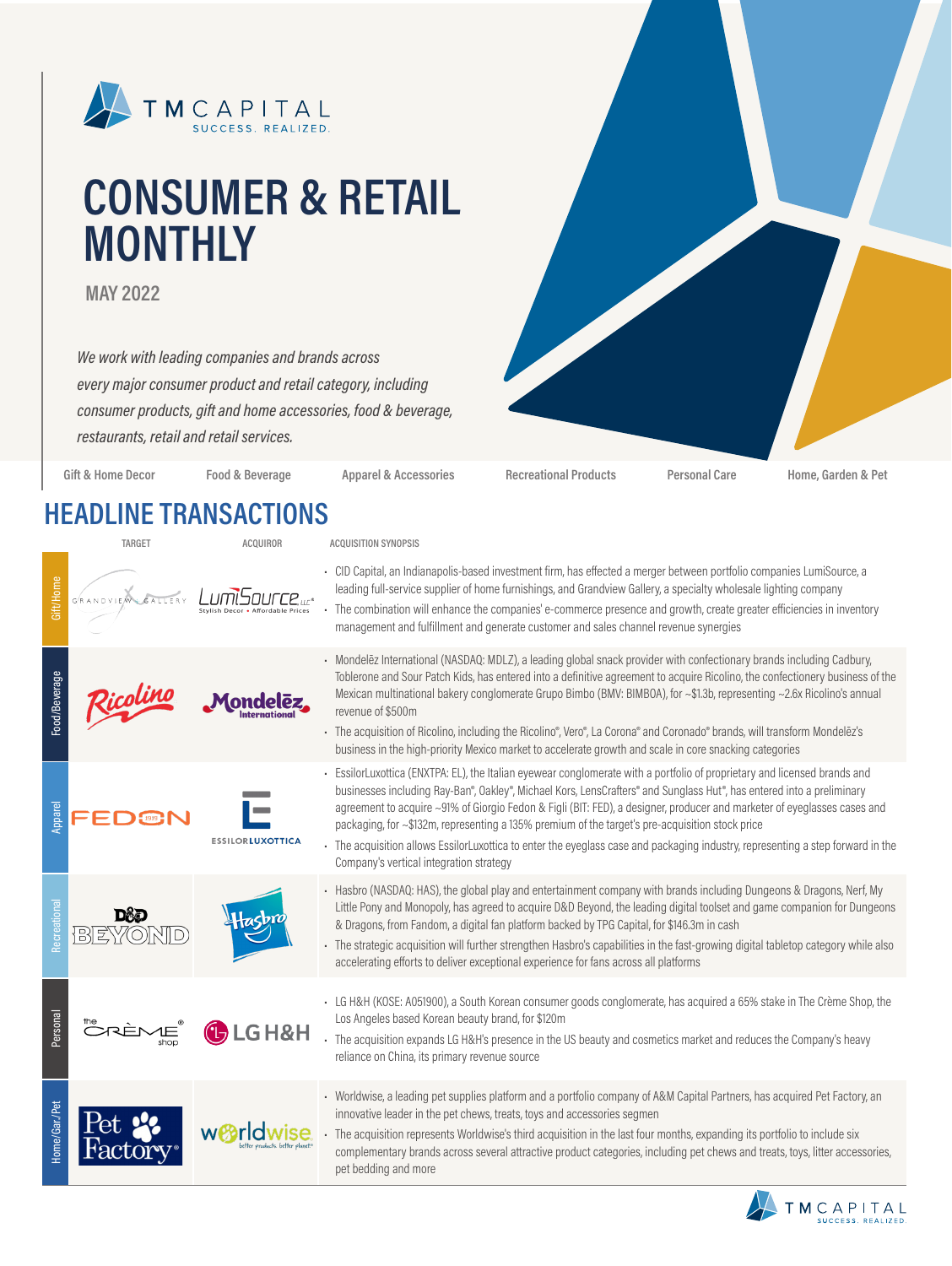## **CONSUMER GROWTH & VALUATION TRENDS**



#### **Enterprise Value / LTM Revenue**





#### **Enterprise Value / LTM EBITDA**

#### **LTM Revenue Growth**



#### **LTM Gross and EBITDA Margin\***